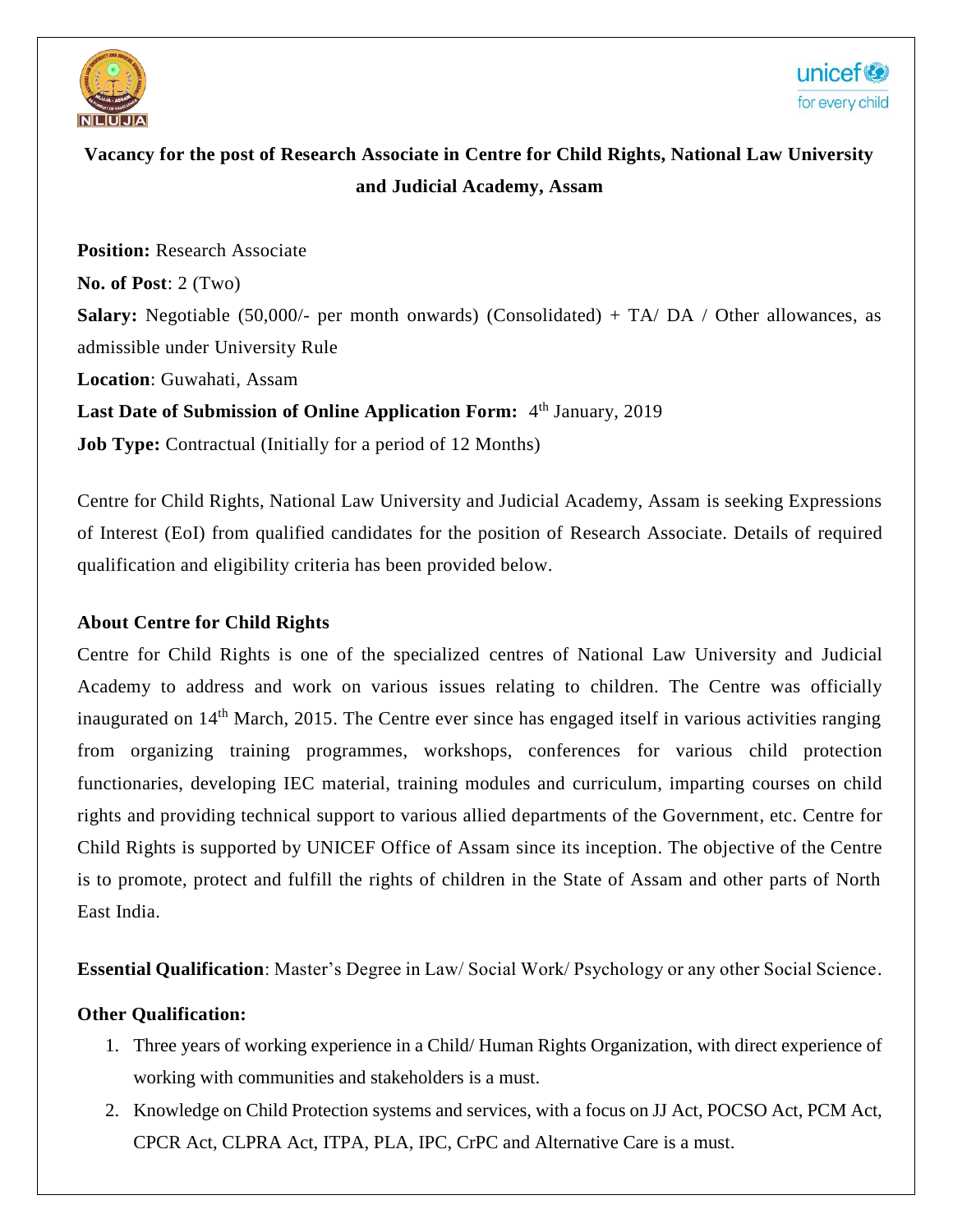

- 3. Proven experience and knowledge of working on atleast 2 of the following thematic areas of child rights:
	- a. Child Education, with a focus on RTE Act, and schemes such as SSA, RMSA, KGBV, etc.;
	- b. Adolescent Development and Participation (ADAP), with a focus on gender and sexuality;
	- c. Child Health and Nutrition, with a focus on experience in working within the ICDS programme;
	- d. Children affected by conflict and natural disasters, with a focus on Disaster Risk Reduction (DRR) and Child Protection in Emergencies (CPiE);
	- e. Mental health with a focus on psycho- social support to children vulnerable and victims of violence and exploitation.
- 4. Knowledge for various National and International frameworks and schemes related to child rights.
- 5. Good verbal and non-verbal communication skills in English and Hindi.
- 6. Having people's skills, with natural ability and willingness to engage with a variety of stakeholders at various levels;
- 7. The candidate should be willing to take up regular travel to various districts of Assam and if required, North East and rest of India.
- 8. The candidate should have good communication skills to be able to build strong and sustainable institutional relationship between NLUJA Assam and concerned agencies and stakeholders;
- 9. Working knowledge of Internet, MS Office/Excel and other desktop/ mobile based technologies.
- 10. Should have proven experience of facilitating training, report writing, documenting and presenting PPTs, organising conferences/ seminars, events, arranging logistics and travel, facilitating visits, etc.
- 11. Have proven skills of secondary data analysis and data management on social sector programming, with a focus on child rights.

#### **Job Responsibilities**

- 1. Research for developing various IEC Materials. Curriculum, Training Module, etc.
- 2. Organize and facilitate various Trainings, Events, Seminars, Conferences, and Workshops on key child rights issues as thematically allocated by CCR, NLUJA, Assam.
- 3. Provide technical support in terms of training, documenting, researching legal documents, etc. to various Government Departments on assignments relating to children.